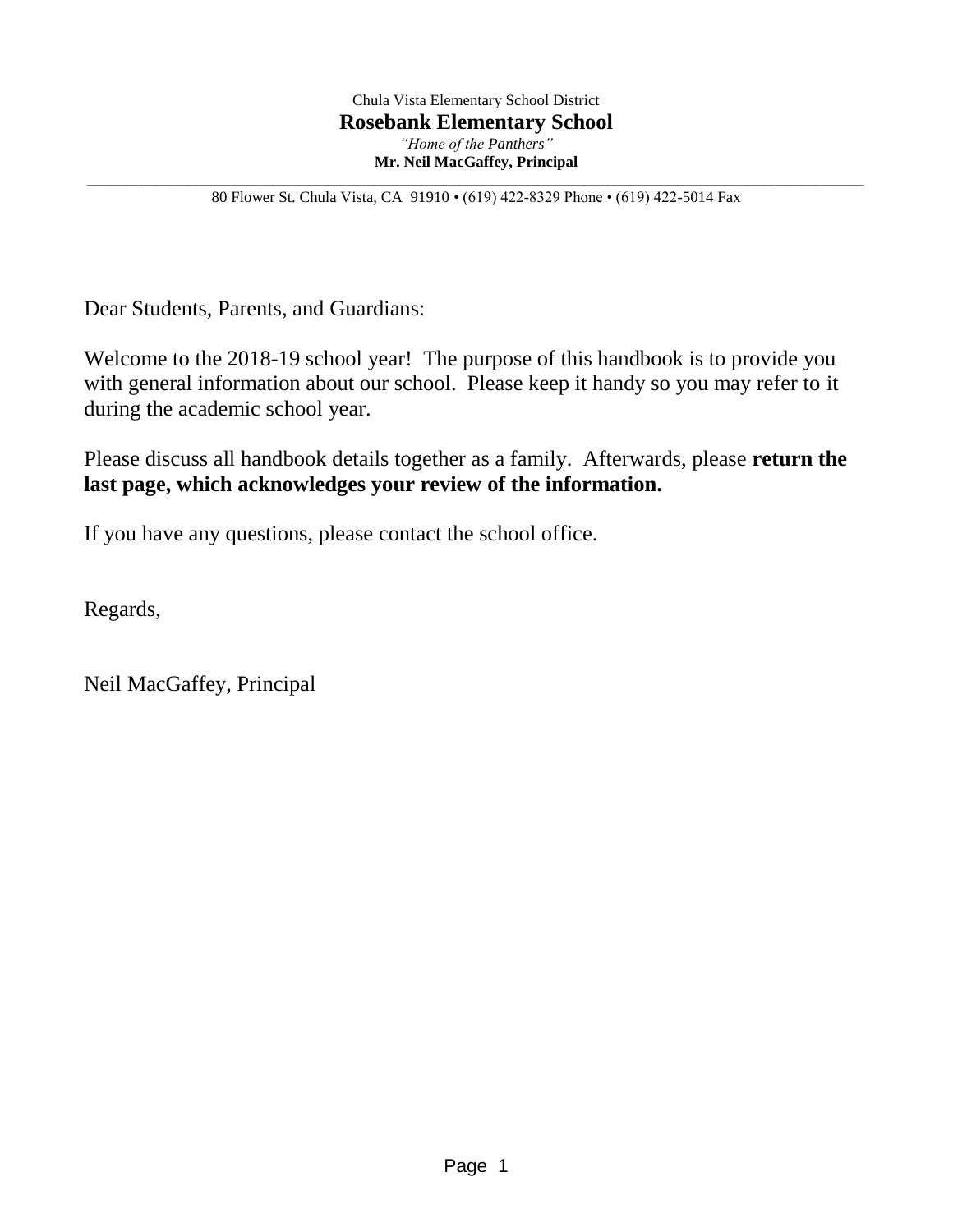# **Rosebank Elementary School** Home of the Panthers **2018 – 2019 Daily Schedule**

# **Office Hours:**

7:30am – 4pm Monday through Friday **School Hours:**

Grades  $K - 6^{th}$ : 1<sup>st</sup> Bell  $- 8:40$  2<sup>nd</sup> Bell  $- 8:45$ 

| Monday - Thursday                      | Fridays/ Minimum Day |
|----------------------------------------|----------------------|
| Kindergarten: $8:45 - 3:00$            | $8:45 - 1:30$        |
| Grades $1^{st} - 6^{th}$ : 8:45 - 3:15 | $8:45 - 1:45$        |

#### **Monday – Friday Recess Schedule:**

| Grade                               | <b>Time</b>                   |
|-------------------------------------|-------------------------------|
| Kinder: 101, 303                    | $10:10 - 10:30$               |
| Kinder: 102, 304                    | $10:35 - 10:55$               |
| 3rd and 4th                         | $10:25 - 10:40$               |
| 5 <sup>th</sup> and 6 <sup>th</sup> | $10:45 - 11:00$               |
| 1 <sup>st</sup> and 2 <sup>nd</sup> | $1:30 - 1:45$ (Fri. 1 - 1:15) |

#### **Lunch Schedule: Monday – Friday**

| Grade  | recess          | <b>lunch</b>    |
|--------|-----------------|-----------------|
| 1st    | $11:00 - 11:20$ | $11:20 - 11:45$ |
| 2nd    | $11:10 - 11:30$ | $11:30 - 11:55$ |
| Kinder | $11:35 - 11:55$ | $11:55 - 12:20$ |
| 3rd    | 12:00 - 12:20   | 12:20 - 12:45   |
| 4th    | 12:10 - 12:30   | $12:30 - 12:55$ |
| 5th    | 12:25 - 12:45   | $12:45 - 1:10$  |
| 6th    | $12:35 - 12:55$ | $12:55 - 1:20$  |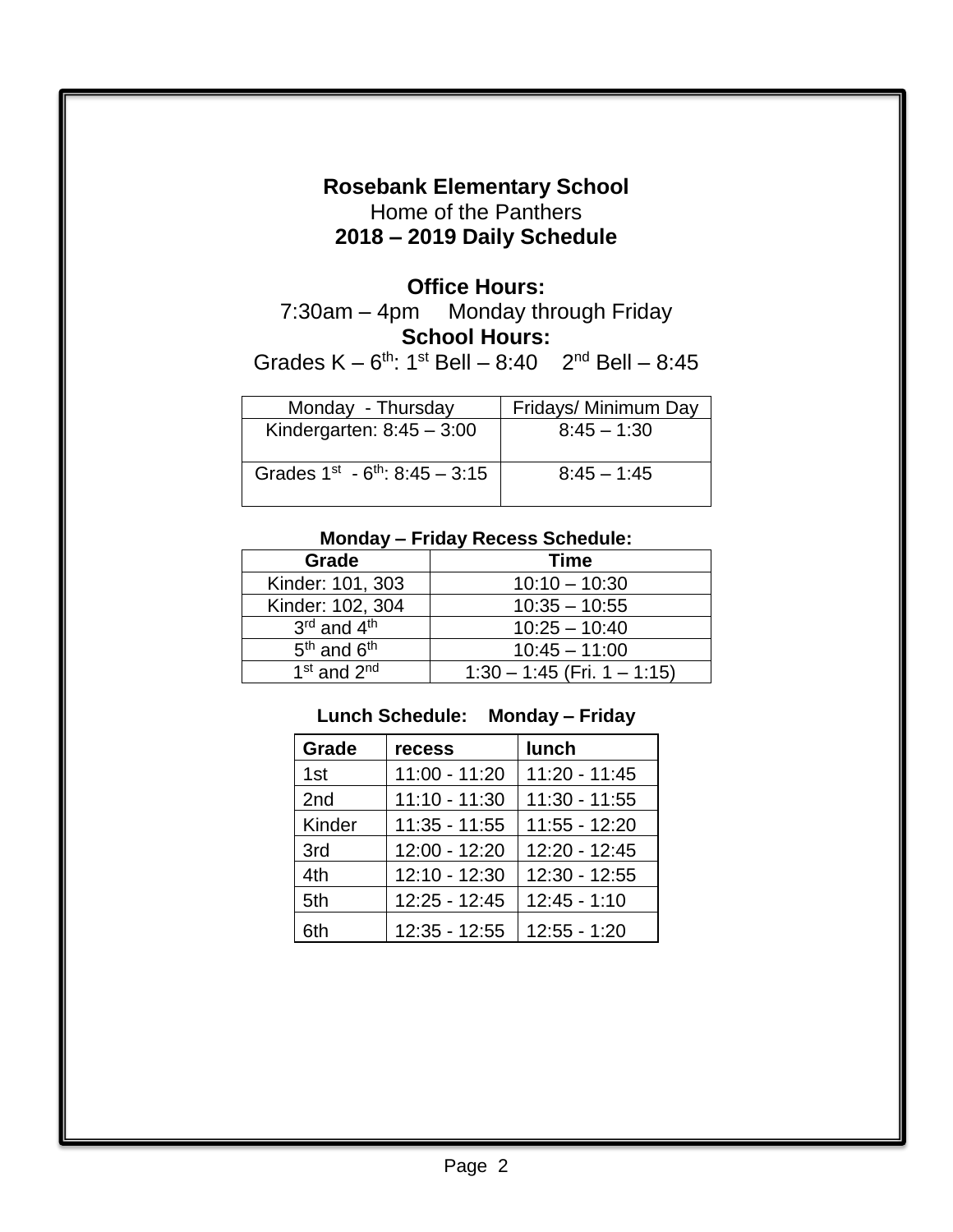# **Rosebank Foundations**

## **SCHOOL PHILOSOPHY:**

Understanding that each child is a unique individual, Rosebank Elementary School strives to meet the needs of each child. A sense of empathy for others, as well as self, should be developed in order to prepare one for life in a global society. A sense of responsibility for one's own education should be encouraged. Therefore, each child should be supported in becoming independent, self-directed, and self-disciplined. A child should experience as much success as possible in school, yet learn from one's failures as well. Emphasis should be placed on the positive, rather than the negative. Each child should be instructed at an appropriate academic level so success can be experienced.

Understanding *how to learn* gives a child the tools needed for a lifelong education. A three-way cooperative effort (between the school, the child, and the parents) ensures a child obtains the best possible educational experience.

#### **SCHOOL MISSION:**

#### **Our Mission**

Rosebank staff, students, and parents believe all students can learn and achieve, regardless of their past academic performance, family background, socio-economic status, race, or gender.

Our school's purpose is to:

- Educate all students to meet grade level standards and to reach high levels of academic performance.
- Emphasize the language arts.
- Foster positive growth in social/emotional behaviors and attitudes.

We will work together to ensure all students attain their maximum educational potential.

#### **To Complete Our Mission**

We will provide a comprehensive Kindergarten through Grade 6 program that models the importance of responsibility and respect and emphasizes equal education opportunities. To ensure successful learning, the program will include knowledge, skills, and attitudes.

#### **Fundamental to Our Mission**

We will work together, share ideas, manage our resources, effectively use support staff, and provide a safe, orderly, and attractive environment.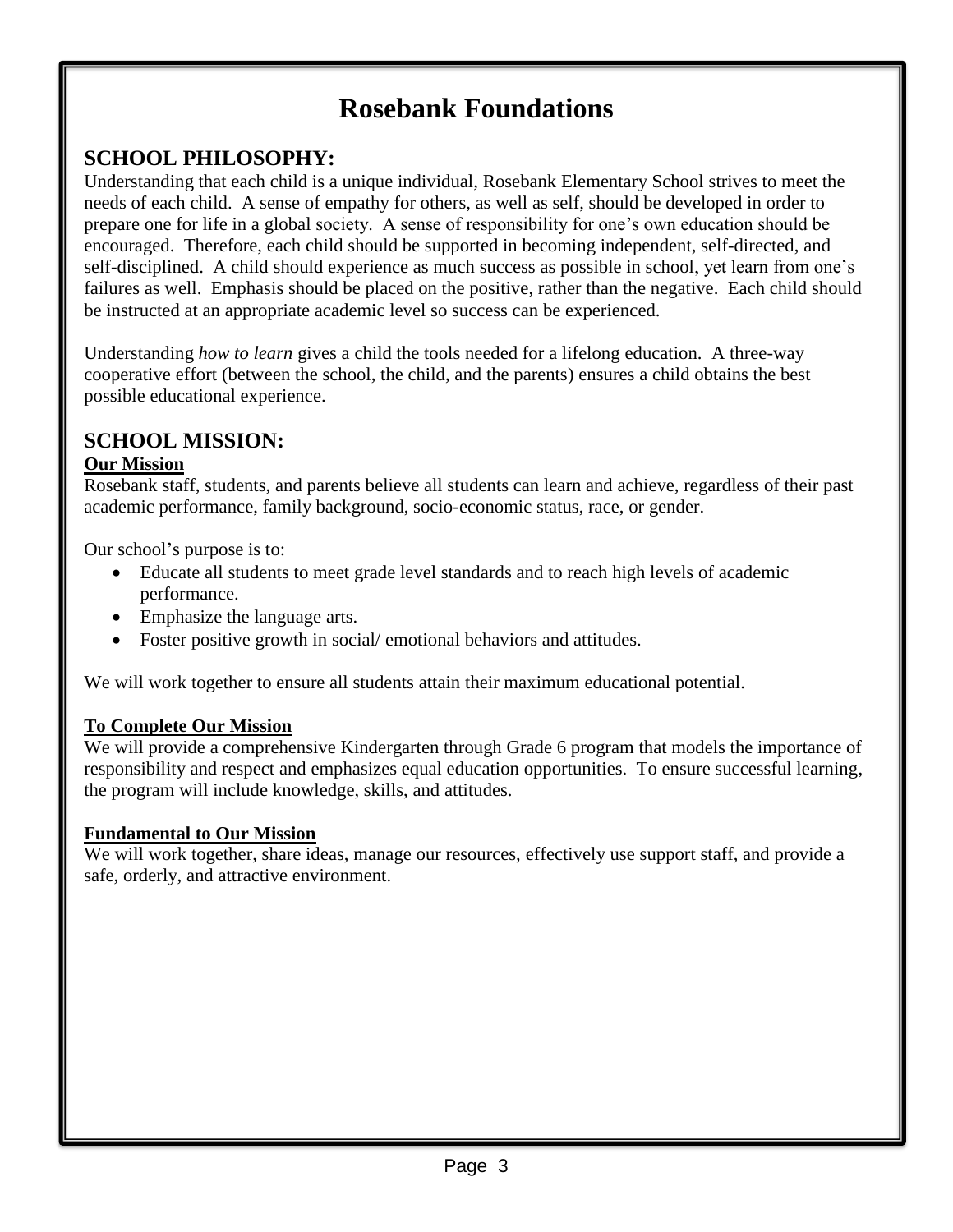# **General Information**

#### **ARRIVAL:**

Students should **not** come to school before 8:00 a.m., *unless they are in YMCA childcare or participating in the breakfast program*. Supervision is not provided for them before this time and safety becomes an issue. **Kindergarteners should not arrive before 8:30 unless they are participating in the breakfast program or are accompanied by an adult.**

When students arrive to school, they will either line up on the playground at their classroom's designated letter or walk the track.

#### **BICYCLES:**

Students in Grades  $4 - 6$  may ride their bikes to school. All bike riders must have a signed permission slip/ agreement on file before they may ride their bikes to school. The permission slip/ agreement can be found in this handbook.

#### **BIRTHDAYS:**

Chula Vista Elementary School Board Policy 5030 *prohibits* food items, balloons, or anything else that may distract students in celebration of a student's birthday on the school site during the school day. There will be no exceptions to this policy.

In lieu of birthday celebrations, which interfere with instructional time, Rosebank has established a Library Book Program. Families may purchase a library book to honor a student's birthday. A label will be placed in the book with the student's name on it. The student will also be the first person to check out the book from the library. Please contact your child's teacher or the school librarian for more information.

#### **BREAKFAST & LUNCH:**

Rosebank offers breakfast each morning from 8:00 a.m. to 8:40 a.m., last served 8:30.

Rosebank is a Provision 2 school. Therefore, **all Rosebank students may eat breakfast and lunch at no charge.** For Rosebank to remain in Provision 2 status, **new students to Rosebank** (all Kindergarten & new arrivals in Gr. 1-6) will need to complete a Local Control Funding Formula (LCFF) form. Returning students will not need to complete the LCFF form. **(all students will need to complete and return the LCFF form for the 2018/2019 school year)**

All children must eat lunch every day. If your child does not purchase a meal from our cafeteria, please send a healthy snack and lunch to school with him/ her. *Do not send sodas, candy, or gum. \*\*\*Chips are allowed in a single serving size.*

## **CAMPUS VISITATION:**

Parents are welcome to visit Rosebank classrooms, accompanied by the principal for a period up to 15 minutes. **California State Law requires all visitors (including parents) to report to the office and sign in.** While this requirement may be an inconvenience, it's designed to maintain the security and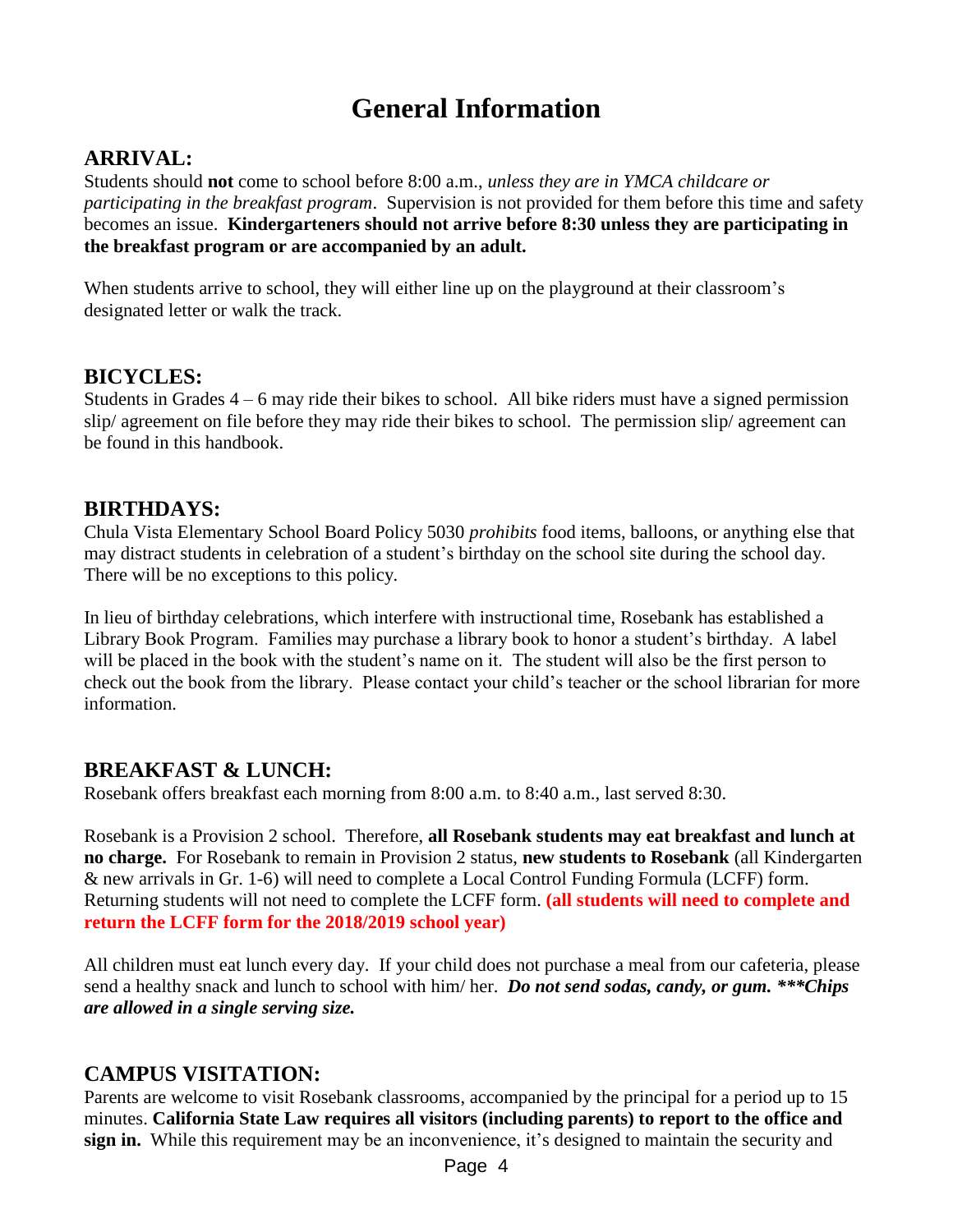safety of all children while school is in session. Please make an appointment in the office before a planned visit. This will minimize the impact on classroom instruction.

# **CELL PHONES, ELECTRONIC GAMES, & TOYS:**

Students may bring cell phones to school; however, they may not use them during school hours. Each teacher will utilize one of the following protocols:

- All phones must be turned off and placed in the student's backpack during the school day, or
- Teachers may collect cell phones at the beginning of each school day and return them at the end of the school day.

Students not adhering to his/her teacher's protocol (bulleted above) will have his/her phone confiscated. The phone will be returned only to a parent or guardian. A second violation will result in a conference with the principal and further disciplinary action.

Electronic games/devices and toys are not allowed on the school campus. A confiscated electronic game/device or toy will be placed in the school office until a parent/ guardian picks it up.

## **CONTACTING THE CLASSROOM:**

Phone calls to the classroom may not occur during instructional hours. In the event of an emergency, please contact the school office and a message will be delivered to your child or your child's teacher.

## **DASH (Dynamic After School Hours):**

The mission of DASH is to provide elementary school children with a variety of challenging, structured, and recreational activities in a safe after-school setting. Activities are designed to foster teamwork, athletic skills, positive attitudes, and self-esteem. The South Bay YMCA operates this program.

## **DISMISSAL**:

Safety is our greatest concern. Please take extreme care when picking up your child.

Upon dismissal from class, students should immediately leave the school grounds from the designated exits.

The Safety Rules are:

- 1. Stop, look, and listen.
- 2. Cross ONLY at the crosswalk (especially on First and 'E' Street).
- 3. Obey the directions of the Rosebank Safety Patrol.
- 4. Walk, don't run, across the street.
- 5. Do not cross the street between cars.
- 6. Do not follow toys into the street.
- 7. Never skateboard or play in the street.

Students who are not picked up by 3:45 should report to the school office and parents will be called. Parent conferences with the principal will take place when students are chronically picked up late from school. The office staff cannot be responsible for students left in the school office after school hours.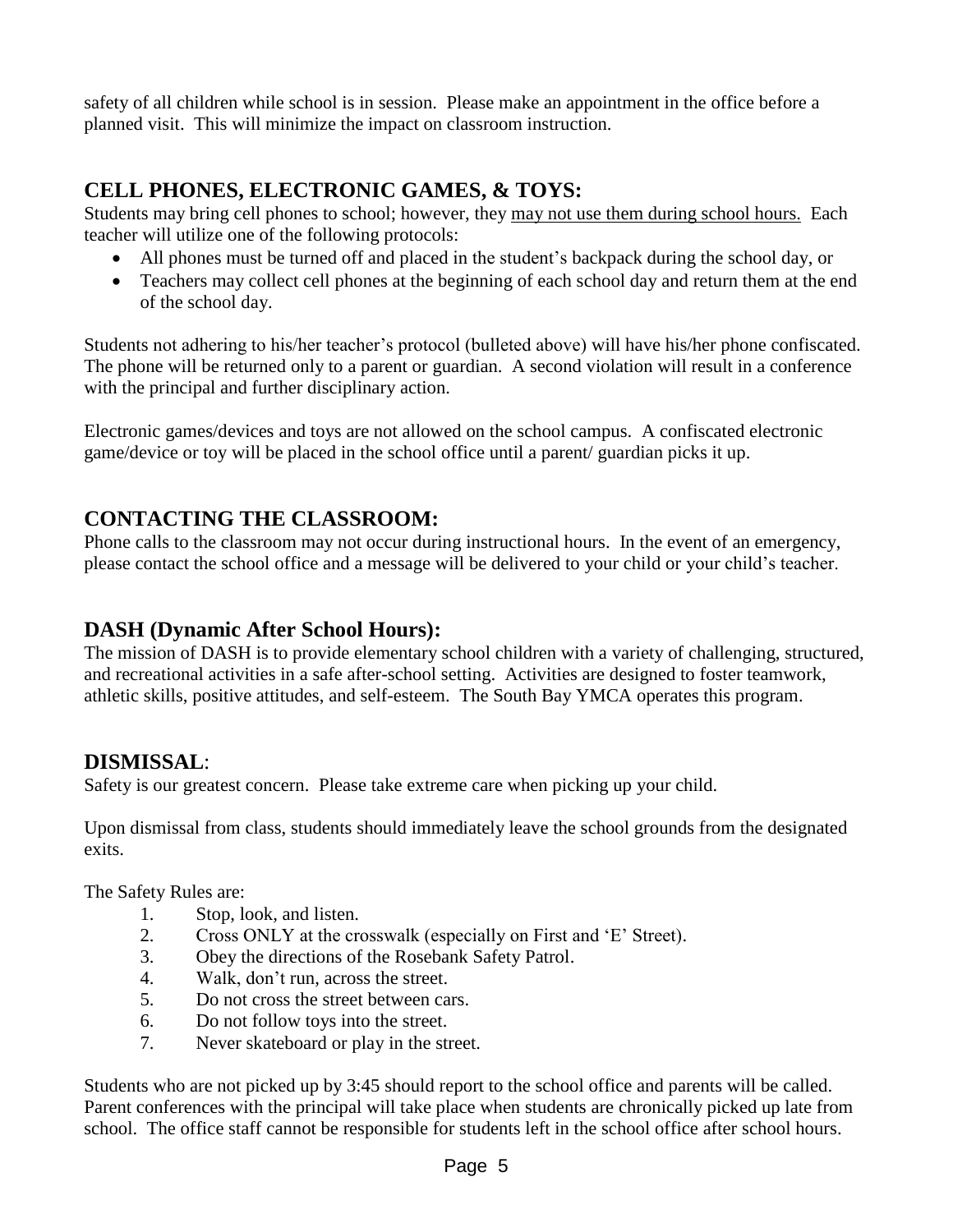**Students are not allowed to remain on campus after school and play unsupervised.** Students who remain on campus after school **MUST** be signed in with DASH or the YMCA program. We do not provide after school supervision for students who are waiting for parents or siblings.

## **DRESS CODE:**

In order to provide a safe and orderly environment on our campus, students must be appropriately dressed at all times. Rosebank Elementary expects everyone to have high standards of conduct and appearance. Clothing and jewelry should be suitable and comfortable for normal school activities and should reflect respect, pride, and good standards of the student's home and community.

The dress code policy, adopted by the Chula Vista Board of Education in March 1995, states:

- 1. Shoes must be worn at all times. Sandals must have closed toes and heel straps. Thongs or other backless shoes or sandals are not acceptable.
- 2. Make-up is inappropriate in the elementary school. Dangling earrings, chains, and keys worn visibly around the neck are unsafe and are not acceptable.
- 3. Clothing and jewelry shall be free of writing, pictures or other insignia which are rude, vulgar, profane and/ or sexually suggestive or which advertise or advocate racial, ethnic or religious prejudice or the use of drugs, tobacco or alcohol.
- 4. Hats, caps and other head coverings shall not be worn indoors. Ball caps worn outside during the school day must be worn with the bill forward.
- 5. Clothes shall be sufficient to conceal undergarments at all times. See-through or fishnet fabrics, halter tops, off-the-shoulder, low-cut tops, tops with thin straps, bare midriffs and skirts or shorts shorter than mid-thigh are not acceptable. Pants that are baggy and sit low on the hips are unacceptable.

To further ensure safety of all students, pointed earrings, ear gauges/ plugs, eyebrow rings, and lip rings are not allowed at Rosebank.

#### **INSTRUCTIONAL SUPPLIES:**

Students are issued books and materials. They are responsible for all books and materials entrusted to them. The cost of lost or damaged textbooks will be billed to the student's family, in accordance with School District procedures.

#### **LOST & FOUND:**

The Lost and Found is located near the playground & garden area. Please mark all belongings with your child's full name and room number. All unclaimed articles remaining in January and June are donated to charitable organizations.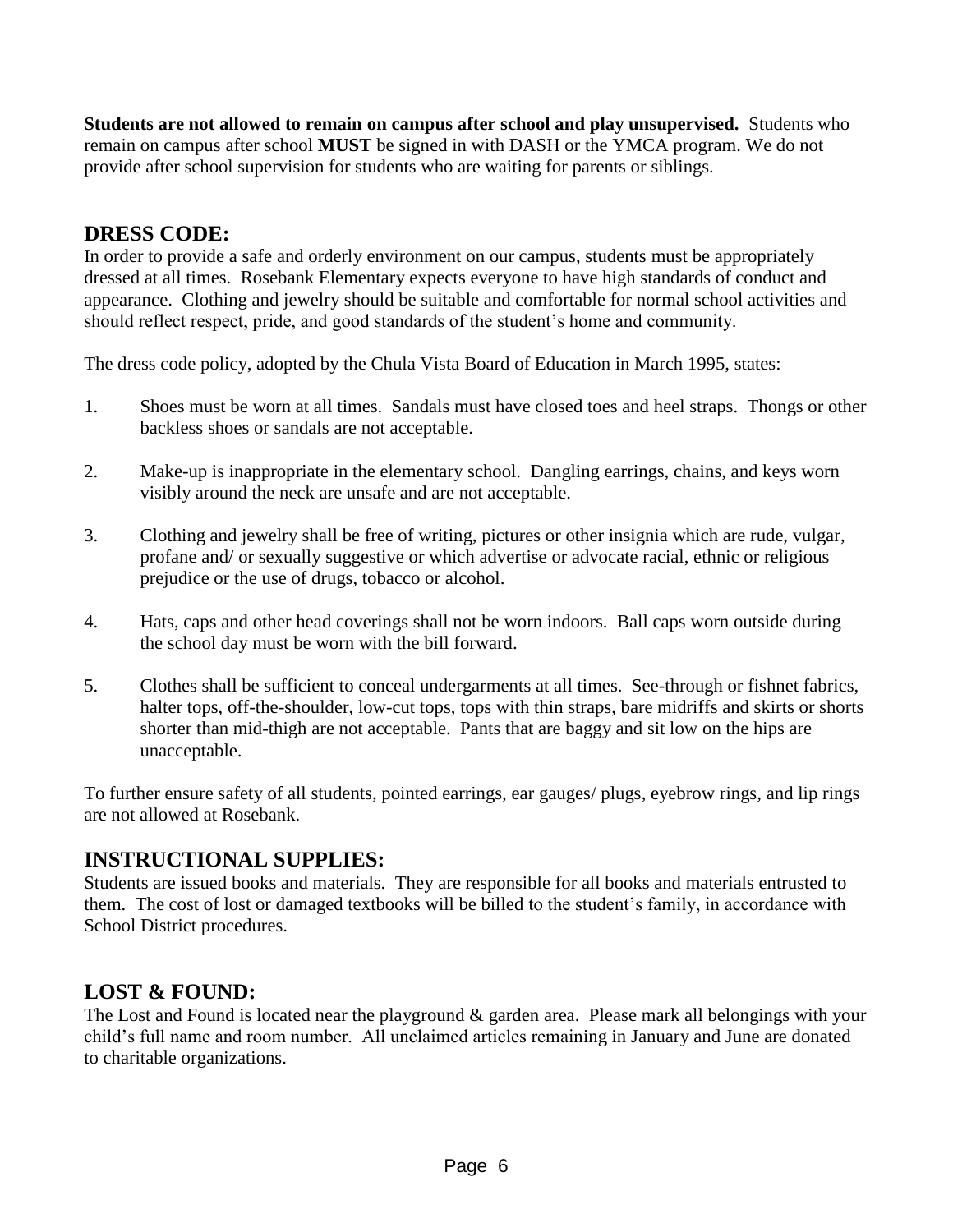## **RECESS PROCEDURES:**

Morning recess & lunch recess procedures will begin on Day 1 of the school year. Please review these procedures with your child.

- Upon the sound of a bell or siren, students will freeze.
- Students will then line up on the blacktop by his/ her classroom number.

## **RESIDENCY VERIFICATION:**

The Chula Vista Elementary School District will verify the residence of all students attending any school within the district as per California State Law. An audit is performed annually. Unfortunately, if it is established that you do not reside within school or district boundaries, or do not have a currently approved zone transfer, your child will be returned to his or her designated home school. **Classroom assignments will be withheld until residency is verified.** If you have any questions regarding residency verification, please come by the school office or contact us by phone at (619) 422-8329.

## **SIXTH GRADE CAMP:**

Our Grade 6 students have the opportunity to participate in a four or five-day outdoor education program that takes place at Camp Marston (near Julian, CA). For most students, attendance at camp is one of the key highlights of their elementary school years.

The camp fee is approximately \$275.00, which includes the week at camp and transportation. Grade 6 families will be notified with information of the exact camp dates and fees. Some parents choose to pay the entire fee for their child. Other parents insist that their child earn some of the funds for camp by saving allowance money or by doing chores around the house. **Note: The school district does not pay camp fees.** If you have any questions about camp, please speak with your child's Grade 6 teacher.

## **SNACKS:**

To encourage healthy eating habits, students may only bring nutritious snacks to school. Chips, sugary snacks/ cereals, candy, and sodas are *not* permitted at snack time. Please see the District Wellness Policy or speak with your child's teacher if you are unsure of permitted snacks to send with your son/ daughter. *\*\*\*Chips are allowed in a single serving size.*

## **STUDY TRIPS:**

Instructional study trips may take place throughout the school year. A parent or guardian must provide a signed, written permission for a student to participate. Without written permission, a student will not be permitted to participate. **Permission by phone is not acceptable.**

## **TEACHER CONFERENCES:**

Parent/ teacher conferences are scheduled during fall and spring. If you feel an additional conference is needed, please respectfully contact your child's teacher. **Conferences and phone calls during instructional time are not appropriate.**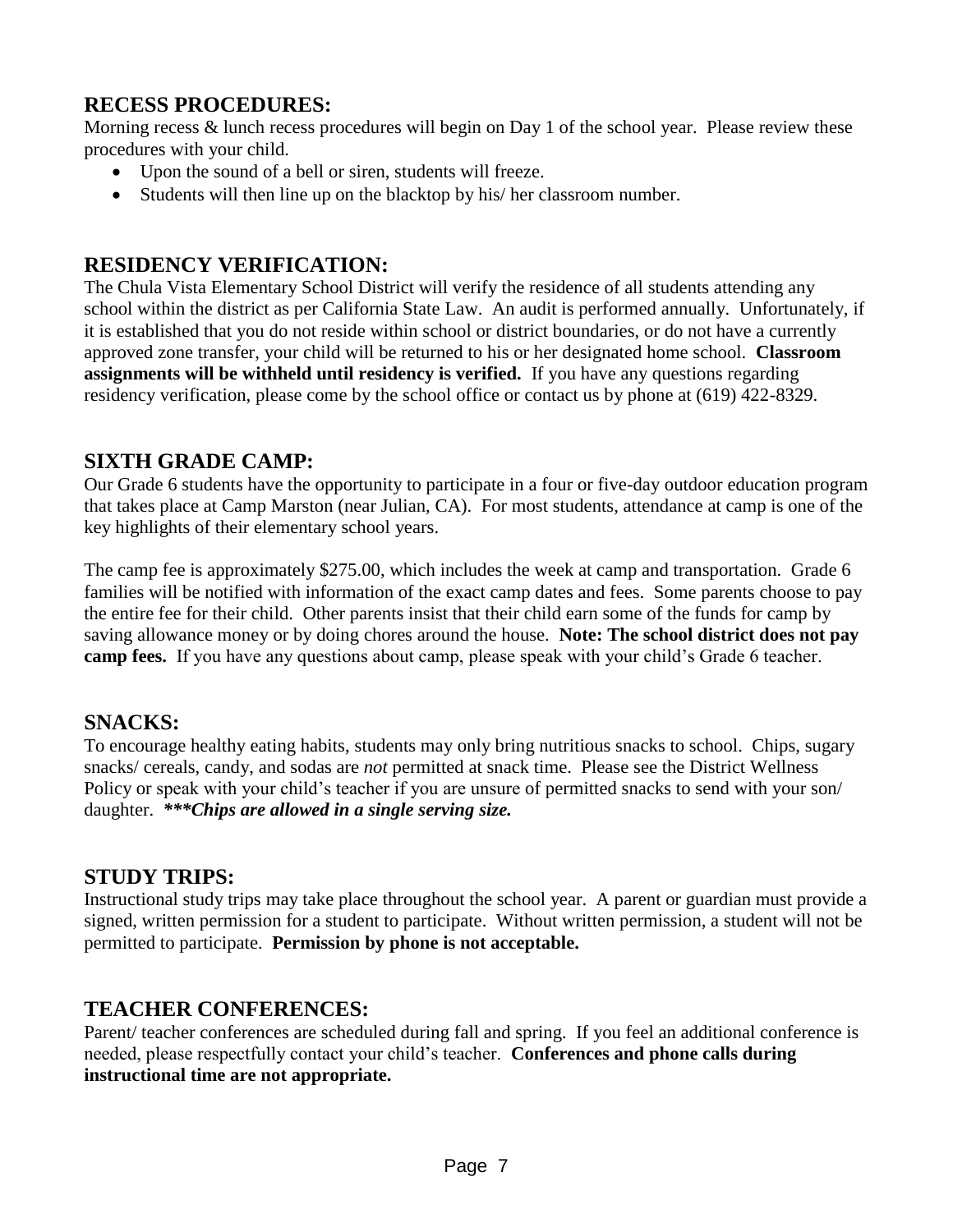# **YMCA CHILDCARE:**

Supervised childcare is offered both before and after school hours through the YMCA in the auditorium. There is a fee for this service. Arrangements are made directly through the South Bay YMCA. They may be reached at 619-421-9622.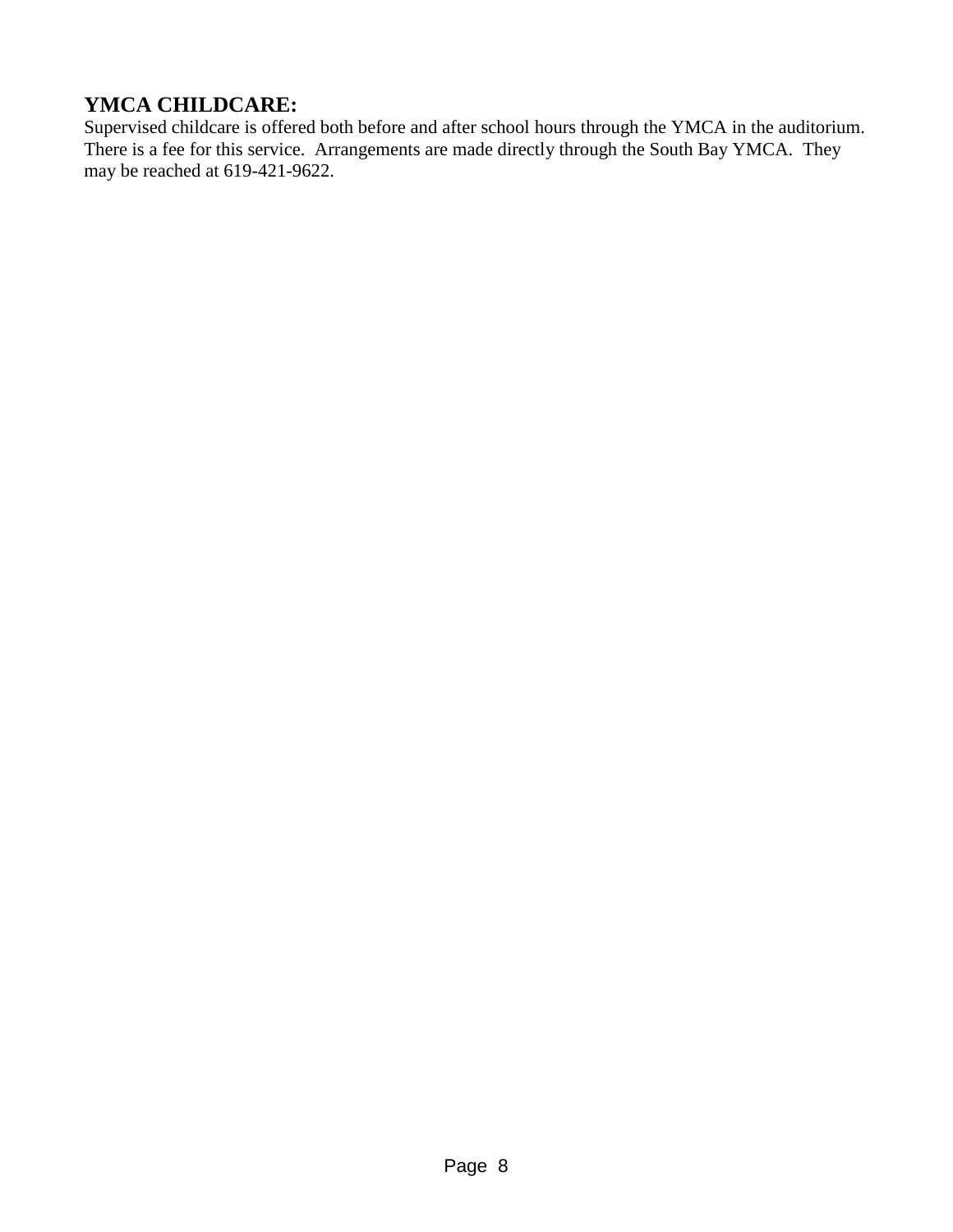# **Attendance/ Health**

Our Health Office Staff works hard to ensure the health of our students and coordinates their efforts with a nurse who is on site three days a week.

We request the following:

- 1. Always bring **special health issues and physical concerns** to our attention.
- 2. **Absence:** Please call us early on the first day your child will be absent from school. Also, update the attendance/ health office on Day 3 of any continuing absence. Parents have 72 hours in which to justify an absence.
- 3. **Medications:** Most medications are easily given before or after school. If it becomes necessary to dispense medication during school hours, it must be prescribed by a doctor (licensed in **California**) and be in the container dispensed to you from a pharmacy. District Policy also requires that we obtain a parent and doctor's authorization on a District medication form. The "*Authorization for Medication Administration"* form can be obtained in the health office.
- 4. **Immunizations** are required before school attendance. Verification of immunizations should be presented at the time a child is registered.
- 5. **Vision and hearing screenings** are conducted during the Kindergarten or Grade 1 year. They are repeated in Grade 3 and Grade 5.

#### **Attendance**

School attendance plays a critical role in student achievement. We encourage parents to have their child come to school each day unless they are sick. Please schedule doctor and dentist appointments for late in the day. **If you must schedule an appointment for the morning, please send your child to school and pick them up prior to the appointment.**

The purpose of an Independent Study Contract is **not** for family vacation. Please refer to your school calendar to plan vacation time during times when school is not in session. All Independent Study Contracts are subject to review.

It is our responsibility to communicate with parents if their child is tardy or absent more than normal. **California State Ed Code states**: **Any child may be reported as a truant if s/he has been absent from school without a valid excuse for more than three days, or tardy for more than three days.** We do, however, understand that some children may be affected with extended illnesses, such as the flu, chicken pox, etc.

Tardies have a negative effect on the late child and the entire class. When children come to school late, teachers must stop the entire class to review information or tests that the late child has missed. It is extremely important to instill the lifelong habit of being on time in children at this early stage in their lives.

In the event of excessive absences or tardies, a Student Attendance Review Team (SART) meeting is held with parents, student and staff to develop an agreement to improve attendance. Should there be no improvement, a Student Attendance Review Board (SARB) meeting is held at the District Office.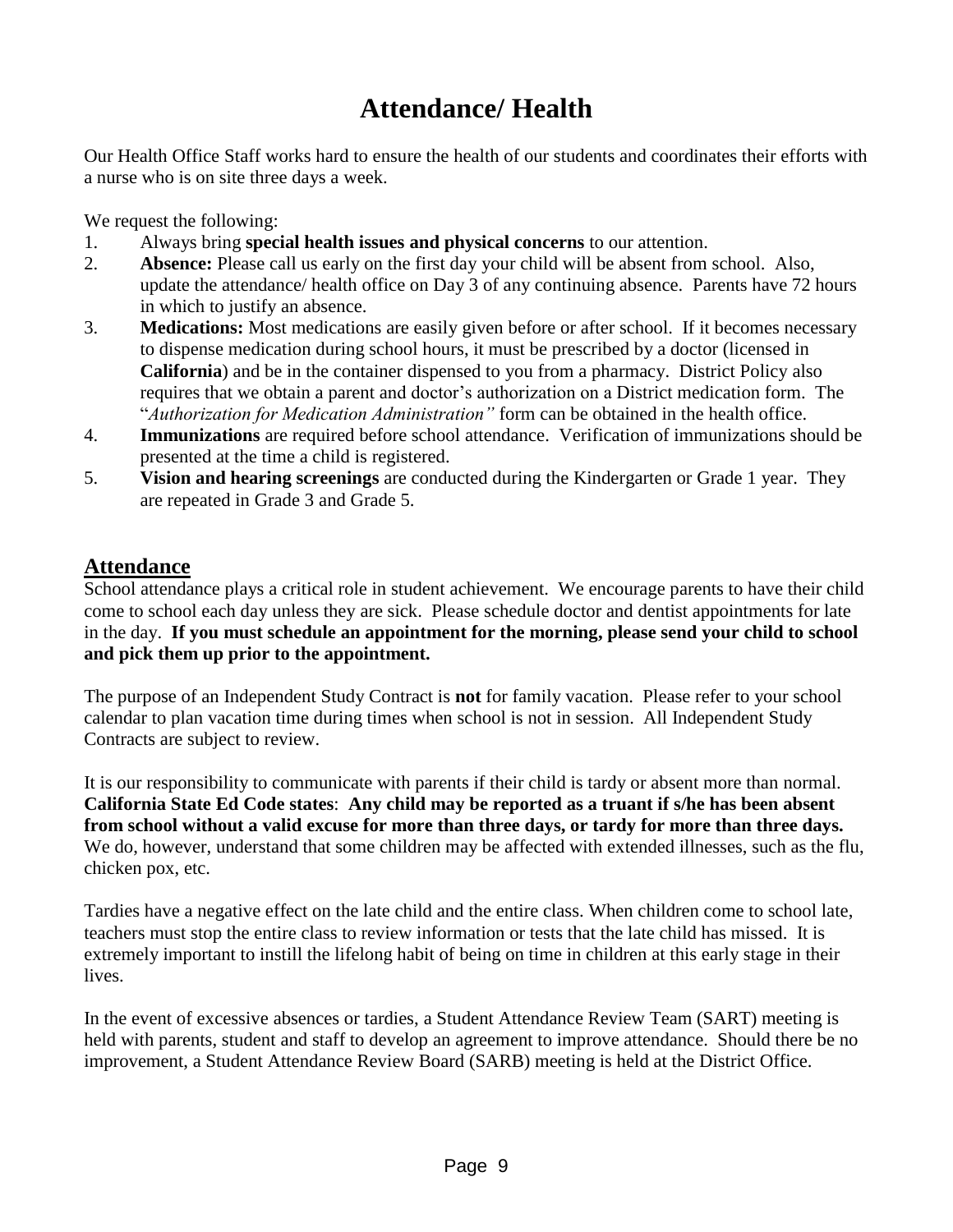## **Perfect Attendance**

Rosebank acknowledges those students who keep **perfect attendance** with awards. Guidelines for perfect attendance are below.

**Perfect attendance is** a student who is:

- **Never absent – zero absences.**
- **Never tardy – zero tardies.**
- **Never leaves school early – zero early dismissals.**

## **Emergency and Disaster Information Cards**

**Please complete both sides of the green Emergency Form and the white Disaster Information Card and return them to school as soon as possible**. These cards provide us with important information as to whom we should contact in case of an emergency. **This information needs to be updated throughout the year as changes occur in your address, phone numbers, and other personal information. Unless specific written permission is received from you, your child will not be released to any undesignated adult.** Your child will only be released to the persons you list on these cards, so please give this serious consideration when completing them. Accurate and complete information on both cards is **absolutely** essential.

## **Guidelines for Sending Your Child to School**

| <b>Symptoms</b>                                                            | <b>Course of Action</b> |  |
|----------------------------------------------------------------------------|-------------------------|--|
| Vague: "I don't feel good" symptoms<br>$\bullet$                           | School                  |  |
| A single episode of diarrhea<br>$\bullet$                                  | School                  |  |
| Vomiting (1 time) without any other symptoms<br>$\bullet$                  | School                  |  |
| Ear infection $-$ no pain<br>$\bullet$                                     | School                  |  |
| Vague complaints of aches, pains, or fatigue<br>$\bullet$                  | School                  |  |
| Sniffles, clear runny nose, or mild cough without fever<br>$\bullet$       | School                  |  |
| Infestation of scabies or lice (after treatment/no live lice)<br>$\bullet$ | School                  |  |
| Cold sores (sores covered)<br>$\bullet$                                    | School                  |  |
| Strep throat (after 24 hours on medication)<br>$\bullet$                   | School                  |  |
| Fever above 100.5° (measured orally)<br>$\bullet$                          | Home                    |  |
| Vomiting or diarrhea (more than once)<br>$\bullet$                         | Home                    |  |
| Chicken Pox (until scabbed over)<br>$\bullet$                              | Home                    |  |
| Undiagnosed skin rash, impetigo, or ringworm<br>$\bullet$                  | Doctor                  |  |
| Flu: Body aches, fever, headache<br>$\bullet$                              | Doctor                  |  |
|                                                                            |                         |  |

Questions? Please call our Health/ Attendance Clerk or Nurse at **extension 480110**.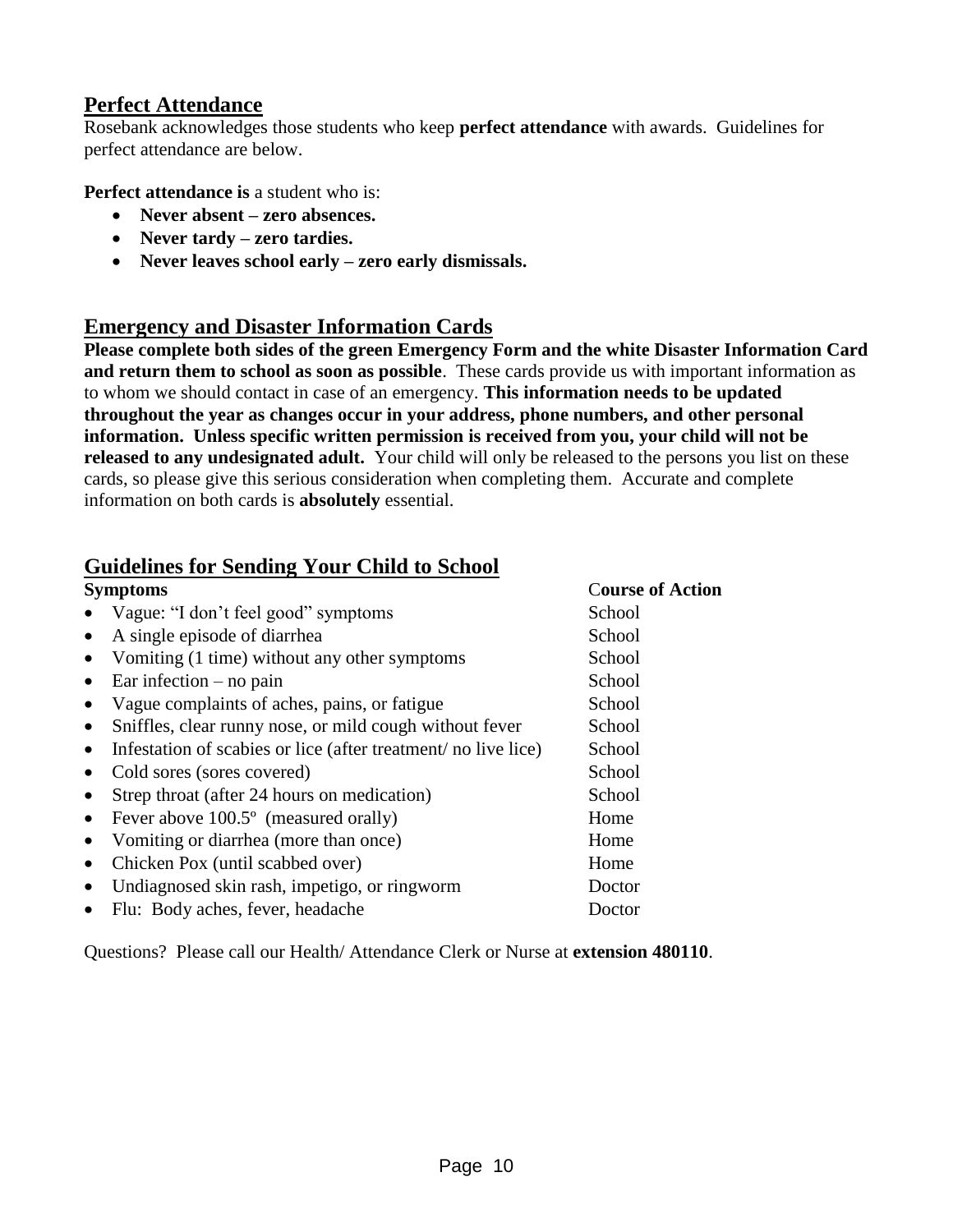# **Discipline Plan**

#### **Standards of Excellence**

At Rosebank, we are committed to providing a quality education for our students. All children have the right to attend a comfortable and safe school. Rosebank kindly requests the support and cooperation of all stakeholders in making our school a pleasant and a safe place in which all children learn.

In order to provide an atmosphere that is conducive to the best environment, students must adhere to all school rules and regulations.

#### **Expected Behaviors**

- Treat others, and their property, with kindness and respect.
- Follow all directions the first time they are given.
- Behave in a manner that is safe for yourself and others.
- Show responsibility by doing your personal best every day.
- Demonstrate Panther Pride.

## **Playground Rules**

- No food is allowed on the playground. Snacks must be eaten at the tables.
- Use playground equipment in a safe manner.
- Do not exclude others from games.
- Show good sportsmanship.
- Be respectful of others peoples' games.
- No throwing sand or rocks.
- $\bullet$  Big Toy
	- o No jumping off of the Big Toy.
	- o No playground equipment on the Big Toy
	- o No tag on or around the Big Toy.
	- o While using the slide, one may only go down feet first.
	- o No climbing up the slide.
- No Play Zones
	- o Banks
	- o Near classrooms, bathrooms, & covered tables
	- o Between buildings
- Games not allowed at Rosebank include (yet aren't limited to):
	- o Chase
	- o Football
- When the duty supervisor signals the end of recess, students should **FREEZE**. Afterwards, students will walk to their classroom lines.

#### **Consequences**

If a student disregards the above rules, the following steps will be followed:

- 1. Individual teachers will apply their classroom discipline policies.
- 2. Individual teachers will contact parents by phone, e-mail, or note.
- 3. Principal will speak to student.
- 4. Principal will contact parent/ guardians by phone.
- 5. Principal will conference with parents/ guardians.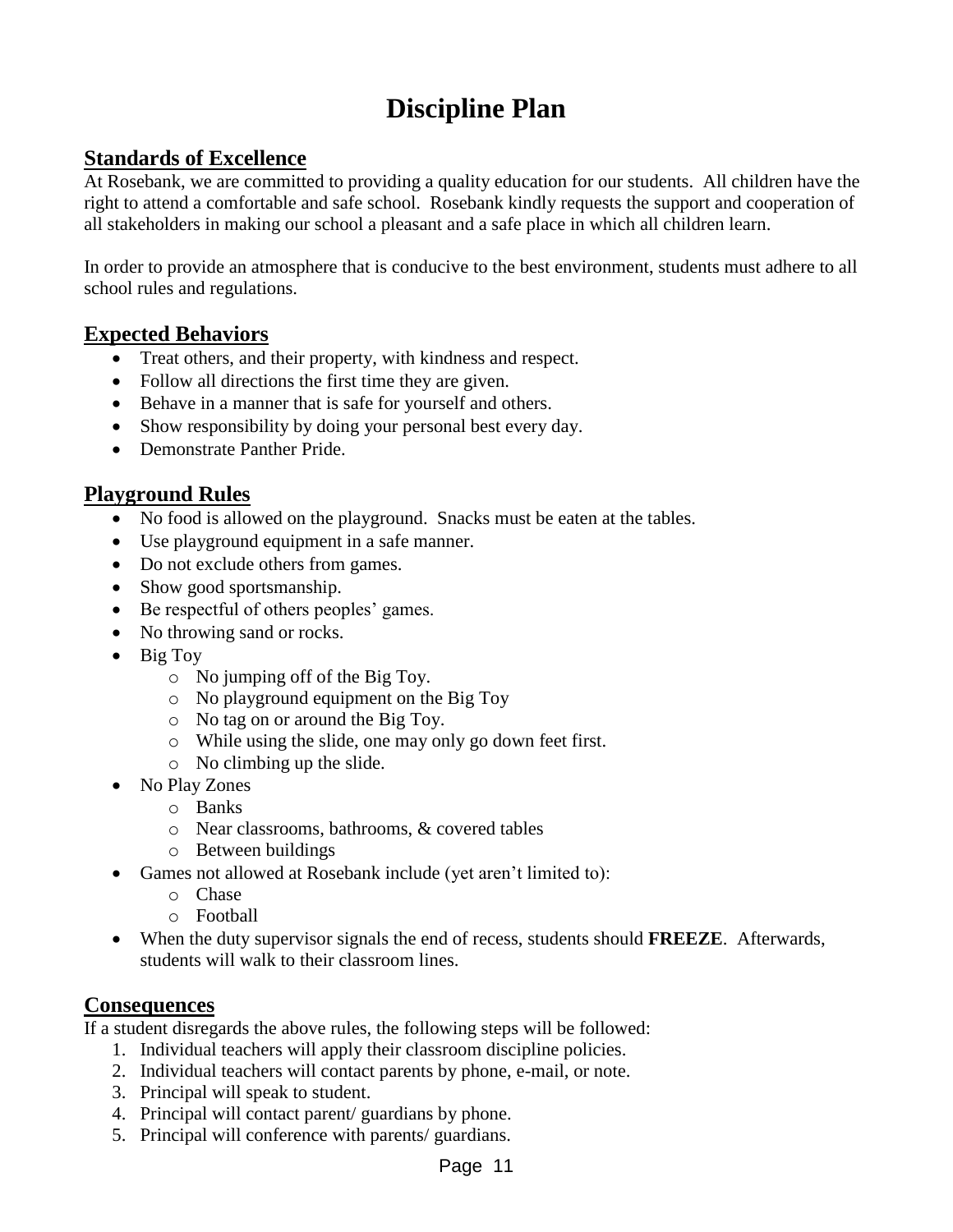The above steps will be enforced for recurring problems in a progressive manner. Consequences may include, but are not limited to:

- Loss of recess
- Loss of privileges
- Apology note
- Sent to another room
- In-school suspension • Out of school suspension

• After school detention

For severe problems, such as fighting, a suspension will be enforced.

#### **Anti-Bullying Policy**

Rosebank values and respects all individuals. We believe everyone has the right to be safe, both psychologically and physically.

Bullying behavior (including physical and verbal aggression, social alienation, and intimidation) will not be tolerated. When bullying incidents arise, assistance will be made available to the victim. The bully will receive both assistance and a consequence.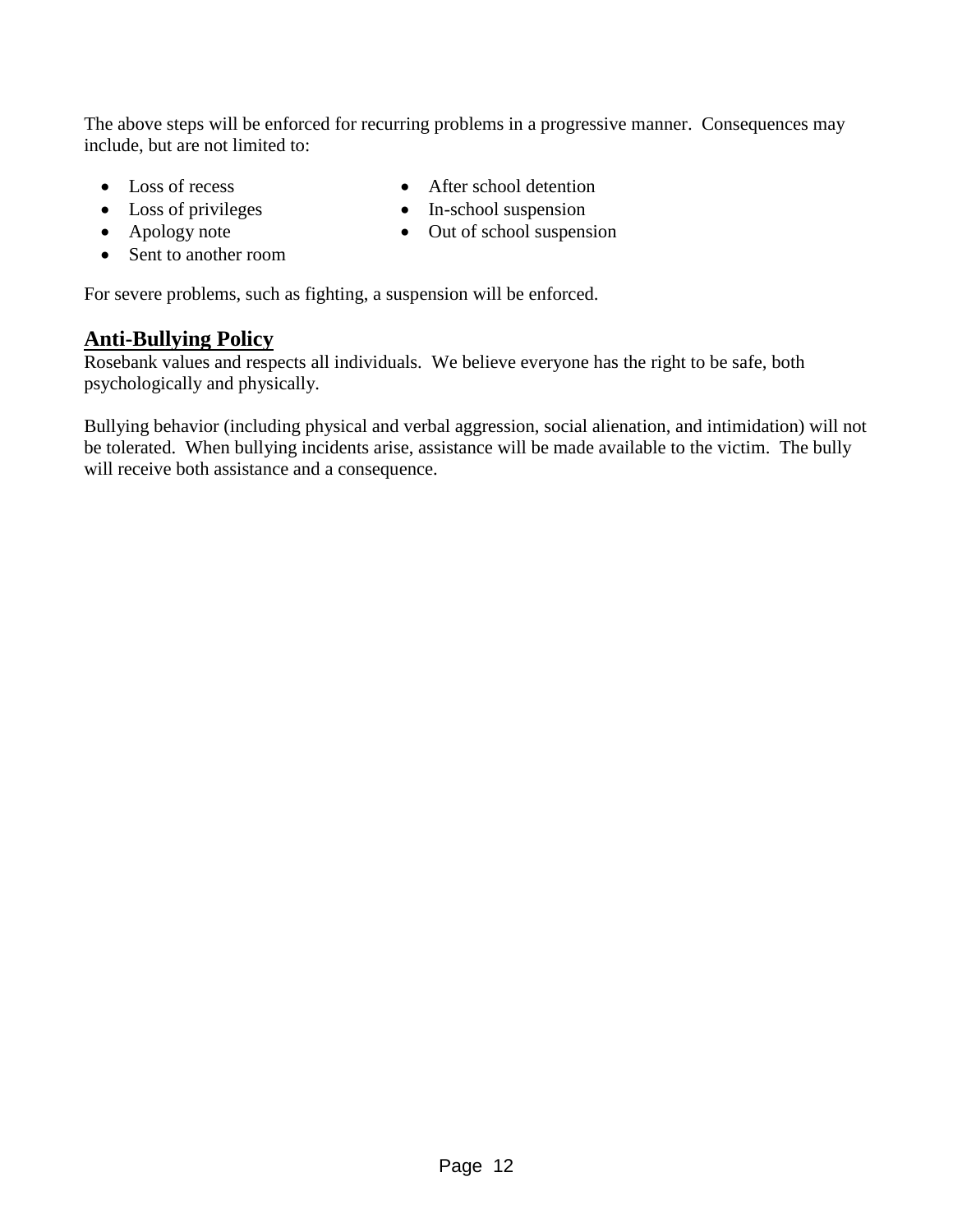# **Homework Policy**

Your child's teacher strives to:

- explain and clarify assignments with students at the time the homework assignment is made.
- provide a variety of activities, in addition to pencil and paper assignments.
- evaluate and monitor all homework assignments.
- provide students access to school materials that are basic to completing the assignment.
- inform a student's parents when the student has repeatedly failed to complete assignments.
- assign work in time allotments appropriate to individual needs and differences.

A parent is encouraged to:

- provide a study place with a minimum of distractions and interruptions.
- ask your child about homework and to monitor the student as needed.
- communicate with the teacher if there is a question about homework assignments.
- make sure school materials are returned.
- review assignments before the assignment is returned to the school.

A student is expected to:

- tell his/her parent when an assignment is given and when it is due.
- make a note of homework assignments.
- bring appropriate materials home and return the materials to school on time.
- complete the assignment neatly, accurately and on time.

Recommended time allotments for homework:

- Grades K-1 20-30 minutes daily
- Grades 2-3 30-40 minutes daily
- Grades 4-6 40-80 minutes daily

Students are usually assigned homework on Monday through Thursday. However, there may be times when a student will need to use Friday evening, Saturday, or Sunday to complete the assignment. Monitoring of this policy will be left to the individual teachers.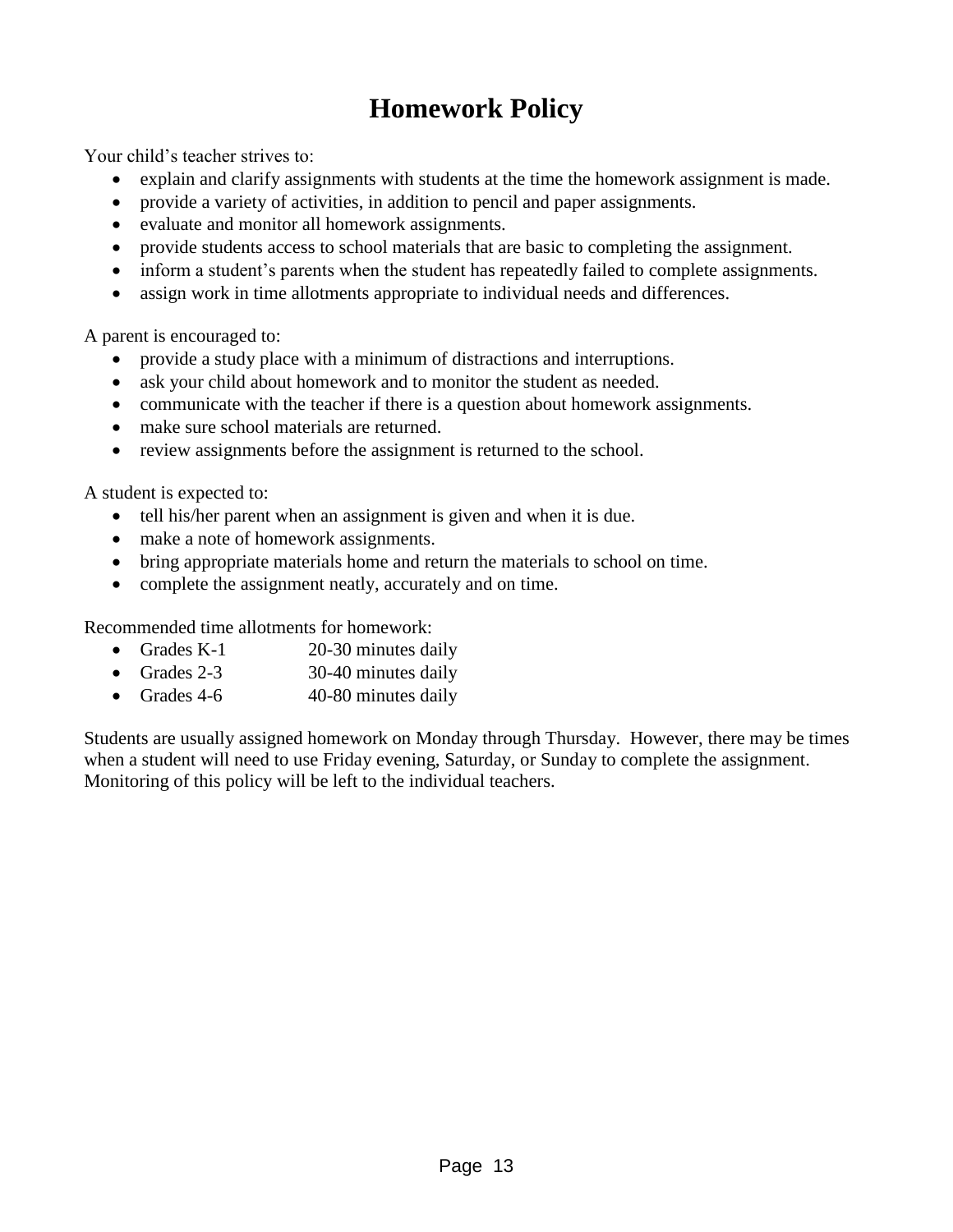# **Student Services**

At Rosebank, key elements are in place to ensure the healthy development of each child. Steps are taken to provide curriculum that promotes self-esteem, decision-making skills, and the ability to peacefully resolve conflict. We equip students with tools to help them deal with stressful situations, like teasing or bullying. Our staff is encouraged to be fair and caring listeners.

The following services are in place to assist students:

#### **ASSESSMENT SERVICES SKILLS COMPONENT**

English Language Proficiency Cross-age tutoring GATE Panther Club Hearing and Vision Screening Physical Fitness Psychological

#### **OTHER INTERVENTION SERVICES AFTER-SCHOOL CARE**

Classroom Strategies DASH Counseling YMCA School Attendance Review Team (SART) Student Study Team

#### **DISCIPLINARY OPTIONS POSITIVE ACTIVITIES**

Campus Beautification Blue Ticket Drawings Loss of Recess or Lunch Recess Classroom Incentives<br>
Parent Conference<br>
Lunch with Teacher Modified Schedules Perfect Attendance Awards Law Enforcement Red Carpet Assembly In-School Suspension Safety Patrol Out-of-School Suspension Soccer Teams

Lunch with Teacher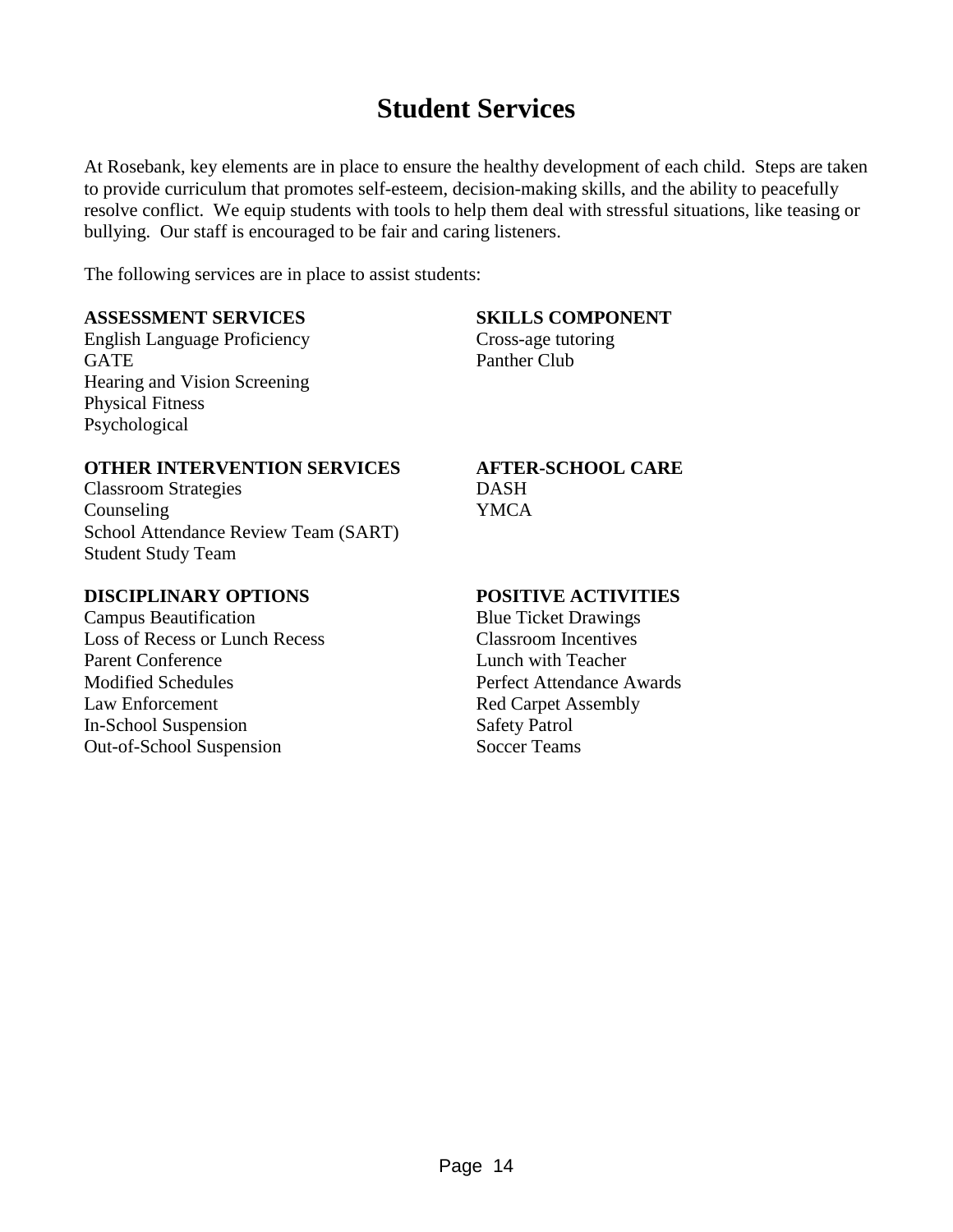# **BIKE RIDER PERMISSION SLIP Rosebank Elementary School**

**Rosebank permits 4 th, 5th, and 6th graders to ride their bikes to school with your permission.** All students must comply with the Rosebank Bike Rider policies. Please review the requirement agreement, sign and return to the school office. Only students with permission slips on file will be permitted to ride to school.

Requirements/Agreements:

- Students must wear a bike helmet (state law).
- Students must walk their bike at all times on school grounds.
- Students must obey all traffic laws and ride their bike in a safe manner.

\_\_\_\_\_\_\_\_\_\_\_\_\_\_\_\_\_\_\_\_\_\_\_\_\_\_\_\_ \_\_\_\_\_\_\_\_\_\_\_\_\_\_\_\_\_\_\_

- Only ONE student per bike (no passengers on pegs or handlebars).
- Student must be in  $4<sup>th</sup>$ ,  $5<sup>th</sup>$  or  $6<sup>th</sup>$  grade.
- A completed slip is in the office before riding to school.

(Print student's name): \_\_\_\_\_\_\_\_\_\_\_\_\_\_\_\_\_\_\_\_\_\_\_\_\_\_\_\_\_\_\_ has my permission to ride his/ her bike to Rosebank. I have reviewed the requirements with my son/ daughter. I understand that my son/ daughter's participation depends on their adherence to the requirements.

Parent Signature Date

\_\_\_\_\_\_\_\_\_\_\_\_\_\_\_\_\_\_\_\_\_\_\_\_\_\_\_\_\_\_\_ \_\_\_\_\_\_\_\_\_\_\_\_\_\_\_\_\_\_\_

I agree to comply with all the requirements and understand that my failure to comply will result in losing my bike riding privileges.

Student Signature Date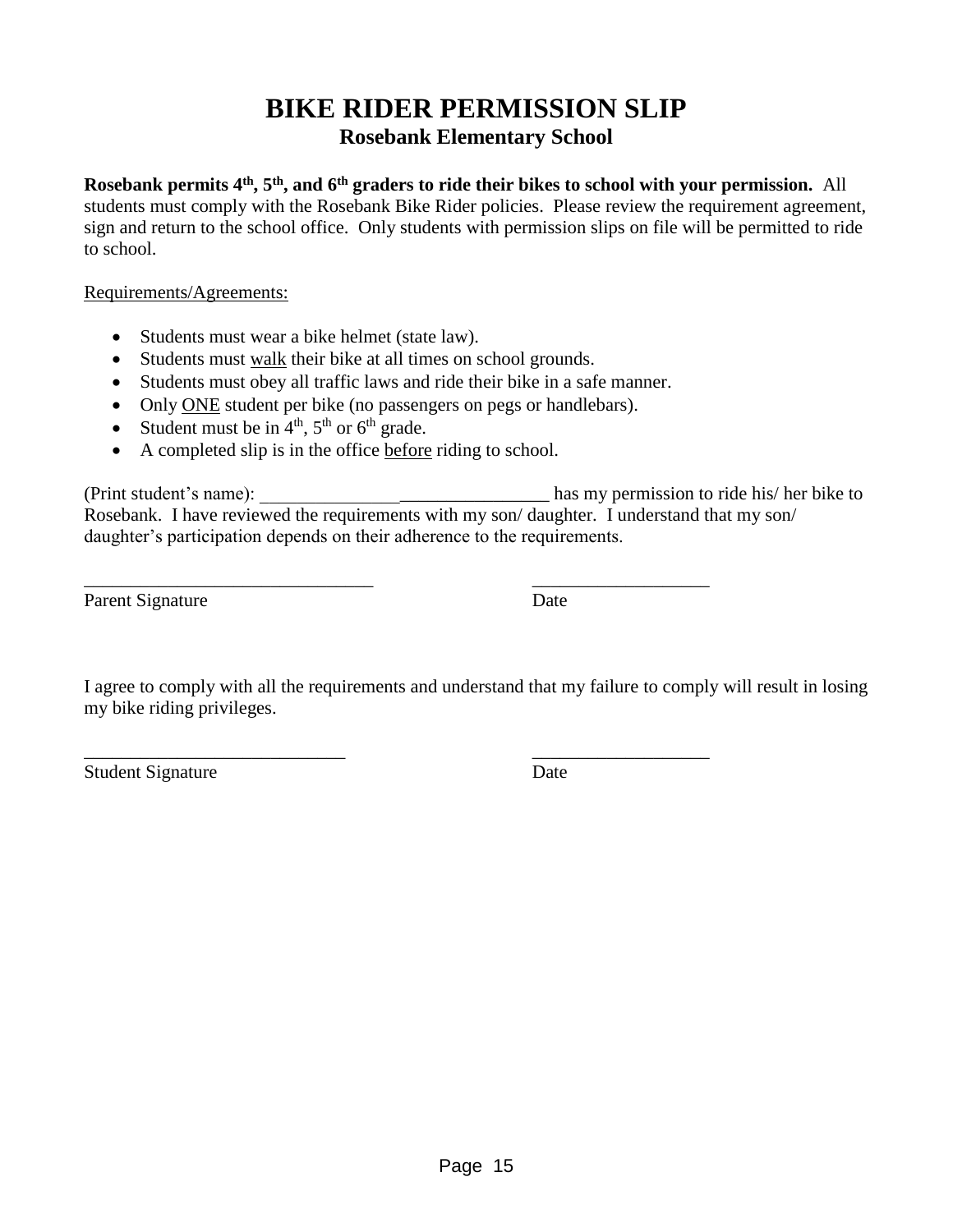# **HOME/ SCHOOL COMPACT Rosebank Elementary School**

Learning takes place when there is a combination of effort, interest, and motivation. As we are committed to your child's progress in school, we're going to do our best to promote his/her achievement. This agreement is a promise to work together. We believe this agreement can be fulfilled with a unified effort between students, parents, teachers, and the principal. Together we can improve teaching and learning.

As a STUDENT, I pledge to:

- Showcase our school core values (Caring, Honesty, Perseverance, Respect, & Responsibility).
- Befriend my peers and not bully others.
- Work as hard as I can on my school assignments.
- Ask my teacher questions when I don't understand something.
- Limit my TV watching and read books instead.
- Arrive to school with all necessary supplies.
- Visit my school library or classroom library at least once a week.
- Share and discuss my classroom work with my parents.

#### As a PARENT, I pledge to:

- Reinforce our school core values (Caring, Honesty, Perseverance, Respect, & Responsibility).
- Send my child to school regularly and on time.
- Reinforce school and classroom rules.
- Participate in school activities at least once a month.
- Talk with my child about his/ her activities every day.
- Communicate with my child's teacher.
- Encourage my child by reading to him/her and by reading myself.
- Provide necessary materials to support my child's learning.
- Encourage good study habits and provide a time and a place for quiet study.

#### As a TEACHER, I pledge to:

- Reinforce our school core values (Caring, Honesty, Perseverance, Respect, & Responsibility).
- Explain my expectations, instructional goals, and grading system to students and parents.
- Provide a safe, positive, and healthy learning environment for the students.
- Provide motivating and interesting learning experiences in my classroom.
- Communicate and cooperate with each parent to ensure the best education possible.
- Communicate regularly to students and parents the expectations for homework, class work and behavior.
- Encourage students to do their best.

#### As a PRINCIPAL, I pledge to:

- Reinforce our school core values (Caring, Honesty, Perseverance, Respect, & Responsibility).
- Create a welcoming environment for students and parents.
- Communicate to students and parents the school's mission and goals.
- Ensure a safe and orderly learning environment.
- Reinforce the partnership between parent, student, and staff.
- Encourage parent involvement.
- Act as the instructional leader by supporting teachers in their classrooms.
- Provide appropriate in-services and training for teachers and parents.

Most importantly, we promise to help each other carry out this agreement.<sup>\*</sup>

\_\_\_\_\_\_\_\_\_\_\_\_\_\_\_\_\_\_\_\_\_\_\_\_\_\_\_ \_\_\_\_\_\_\_\_\_\_\_\_\_\_\_\_\_\_\_\_\_\_\_\_\_\_\_ Student's Signature Date \_\_\_\_\_\_\_\_\_\_\_\_\_\_\_\_\_\_\_\_\_\_\_\_\_\_\_\_ \_\_\_\_\_\_\_\_\_\_\_\_\_\_\_\_\_\_\_\_\_\_\_\_\_\_\_ Parent's Signature Date \_\_\_\_\_\_\_\_\_\_\_\_\_\_\_\_\_\_\_\_\_\_\_\_\_\_\_\_ \_\_\_\_\_\_\_\_\_\_\_\_\_\_\_\_\_\_\_\_\_\_\_\_\_\_\_ Teacher's Signature Date \_\_\_\_\_\_\_\_\_\_\_\_\_\_\_\_\_\_\_\_\_\_\_\_\_\_\_\_ \_\_\_\_\_\_\_\_\_\_\_\_\_\_\_\_\_\_\_\_\_\_\_\_\_\_\_ Principal's Signature Date

\*For a complete copy of Rosebank's Parent Involvement Policy, please view the Rosebank website or inquire at the school office.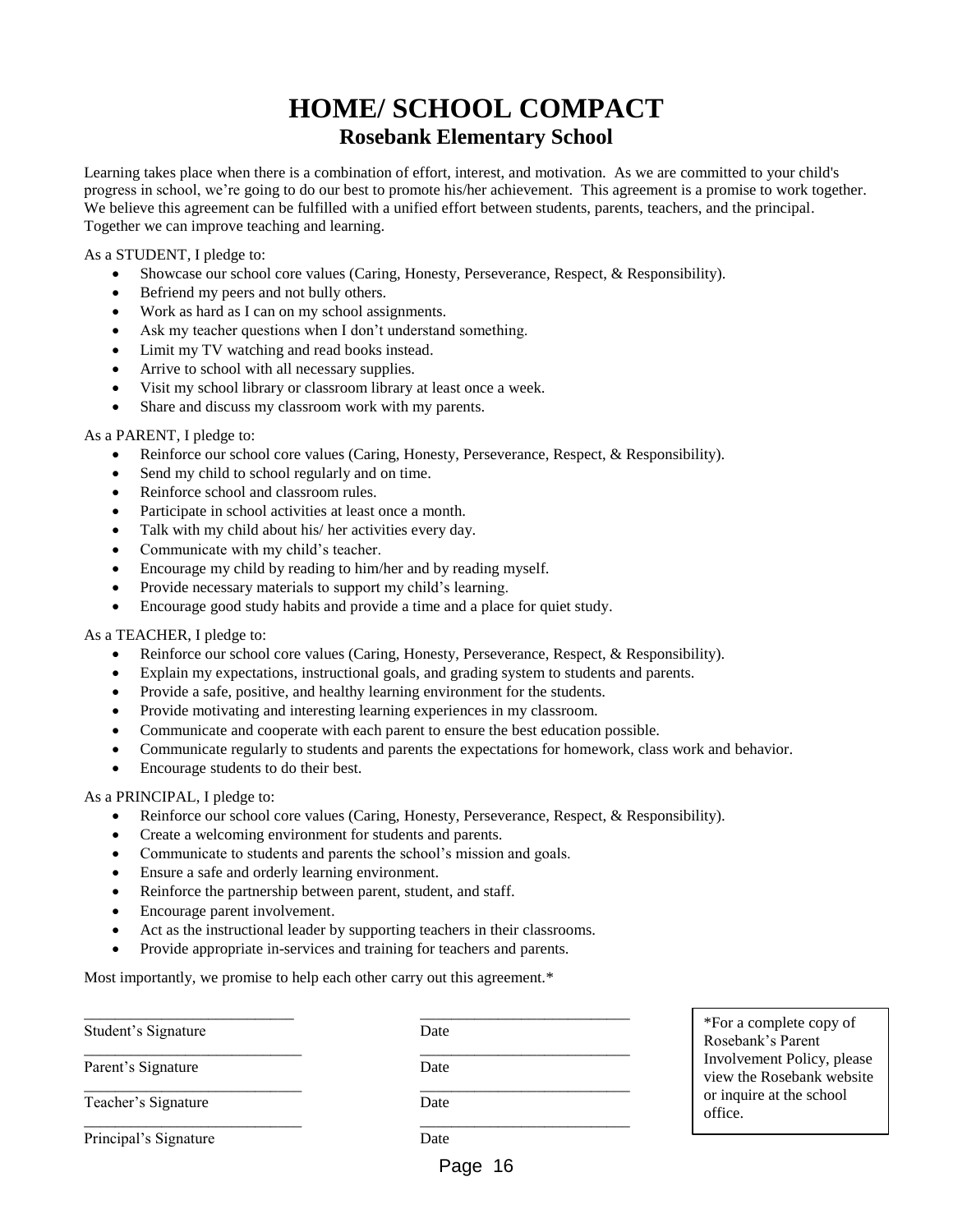# **INTERNET AGREEMENT Rosebank Elementary School**

#### **CHULA VISTA ELEMENTARY SCHOOL DISTRICT INTERNET USE GUIDELINES/ AGREEMENT**

Internet is an information superhighway connected to Chula Vista Elementary School District's local and wide area computer network. Students and teachers are able to use this resource as a powerful tool to gather information and perform research in a worldwide electronic library. In the system, users are able to connect to businesses, libraries, museums, government offices, and other schools throughout the world.

Internet is a public place where users will share electronic space with many other individuals. Potentially, thousands or even millions of users can monitor internet communication from individuals within the Chula Vista Elementary School District. Likewise, users from the District can monitor communication of other individuals on the network system. For this reason, internet communication must remain free of obscene language or behavior that may be considered harassment. Rules that commonly apply to school conduct will be linked to Internet communication protocol and use of any telecommunications technology.

Internet, like magazines, books, cable TV, 900 telephone numbers, and even regular television broadcasts, often contains inappropriate information. Therefore, student use will be monitored. The District will treat unacceptable Internet information like it would any other form of potentially offensive material or broadcast content. Chula Vista Elementary School District encourages use of this valuable educational tool, but will not condone inappropriate exchange of information on the internet.

Additionally, while conducting research, users must experience restraint in copying ideas of writings of other persons without giving credit. Plagiarism, whether in print or non-print media, and violation of copyright laws will not be condoned.

Note: The Internet Use Guidelines/Agreement is a legally binding contract. Users must sign this document in order to receive an internet account. Please read it carefully.

*I understand and will abide by the terms and conditions outlined in the Internet Guidelines/Agreement, and will assume responsibility for appropriate use of Internet. This includes responsibility for reporting any misuse of the Internet System to appropriate District staff.*

#### **Parent or Guardian Network Responsibility Contract (If user is under the age of 18, a parent or guardian must also read and sign this Agreement)**

As the parent or guardian of the student user name above, I have read the Chula Vista Elementary School District (CVESD) Internet Use Guidelines/Agreement. I understand that access to the Internet is designed for educational purpose, and CVESD has taken available precautions to eliminate controversial materials, and I will not hold the District responsible for materials acquired on the network.

Furthermore, I accept full responsibility for supervision if and when my child's use is not in a school setting. I hereby give my permission to issue an account for my child and certify that the information contained on this form is correct.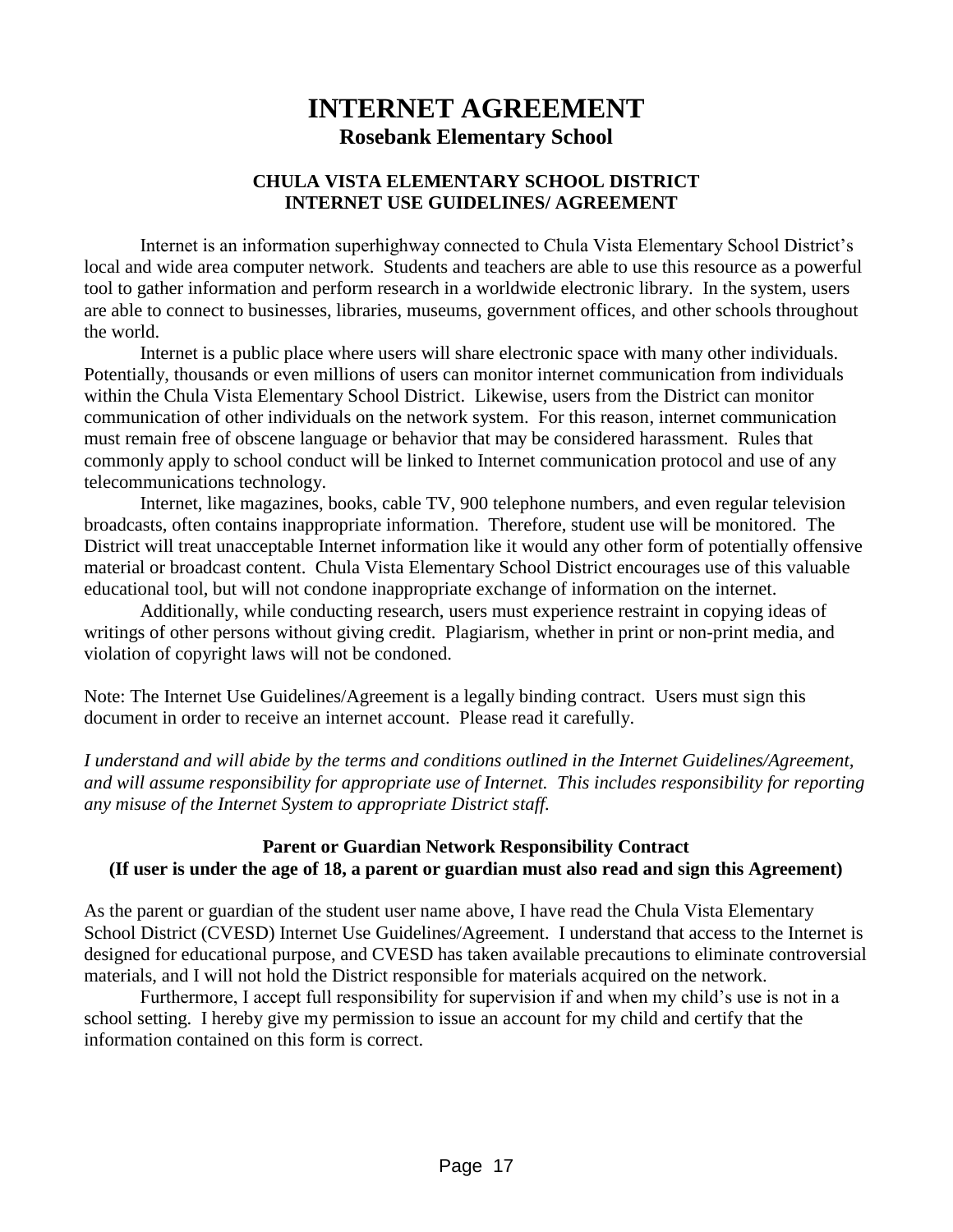District Calendar: July 2018 – December 2018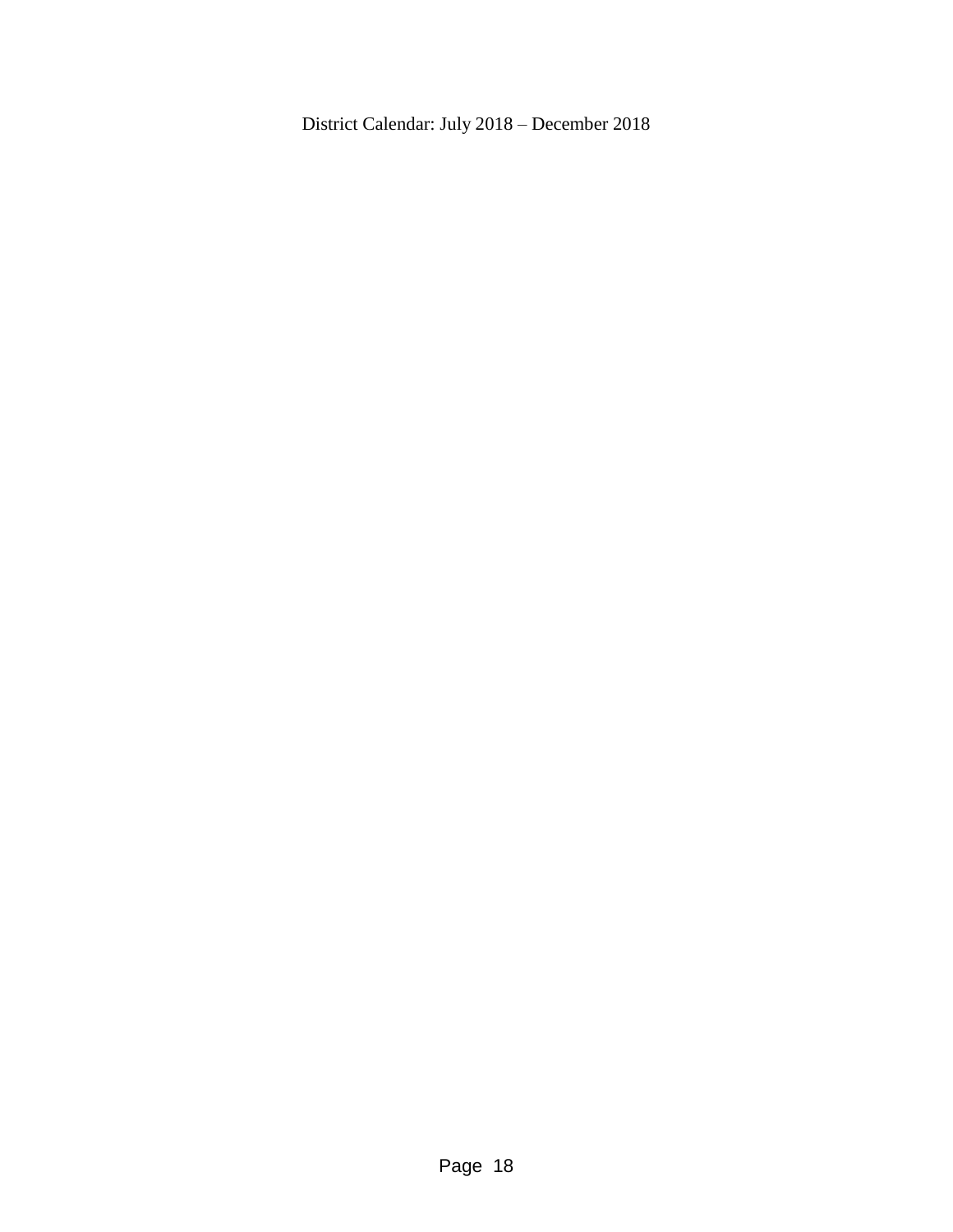District Calendar: January 2019 – June 2019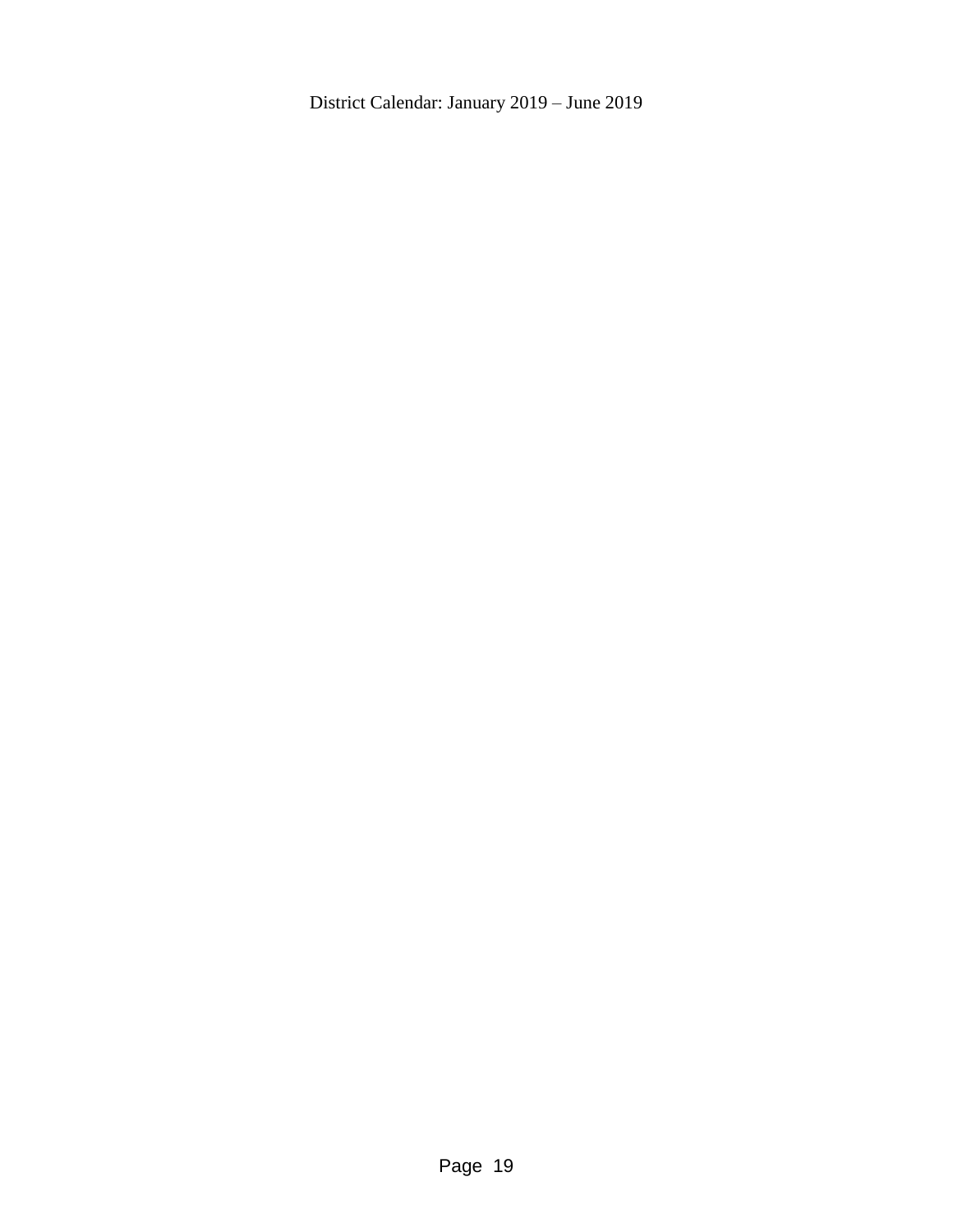#### **[PLEASE SIGN AND RETURN THIS SHEET TO YOUR CHILD'S TEACHER.]**

# **PARENT AGREEMENT**

I have read the information within the Parent Handbook with my child, including **the Discipline Plan, the Home/ School Compact, and the Internet Guidelines/ Agreement.**

- \_\_\_ I have read and understand the **Discipline Plan**.
- \_\_\_ I agree with the **Home/ School Compact**.
- \_\_\_ I understand and will abide by the terms and conditions outlined in the **Internet Guidelines/ Agreement**, and will assume responsibility for appropriate use of the Internet. This includes responsibility for reporting any misuse of the Internet System to appropriate District staff. As the parent or guardian of the student user named above, I have read the Chula Vista Elementary School District (CVESD) Internet Use Guidelines/ Agreement.

| Parent Signature         | Date |
|--------------------------|------|
| <b>Student Signature</b> | Date |

# **LIBRARY AGREEMENT**

**\_\_\_\_\_\_\_\_\_\_\_\_\_\_\_\_\_\_\_\_\_\_\_\_\_\_\_\_\_\_\_\_\_\_\_\_\_\_\_\_\_\_\_\_\_\_\_\_\_\_\_\_\_\_\_\_\_\_\_\_\_\_\_\_\_\_\_\_\_\_\_\_\_\_\_\_\_\_\_\_\_\_\_\_**

All classes visit the library on a bi-weekly basis to check out books. Please help your child or children remember to return books on their library day in order to check out more books. **If a book is lost, or damaged beyond repair, you will need to pay for the replacement of that book.** Please fill out the form below if you agree to give your child permission to check out books.

\_\_\_\_\_\_\_\_\_\_\_\_\_\_\_\_\_\_\_\_\_\_\_\_\_\_\_\_\_\_\_\_\_\_ \_\_\_\_\_\_\_\_\_\_\_\_\_\_

Parent Signature Date

Student Signature Teacher & Classroom Number

 $\overline{\phantom{a}}$  , and the contribution of the contribution of the contribution of the contribution of the contribution of the contribution of the contribution of the contribution of the contribution of the contribution of the